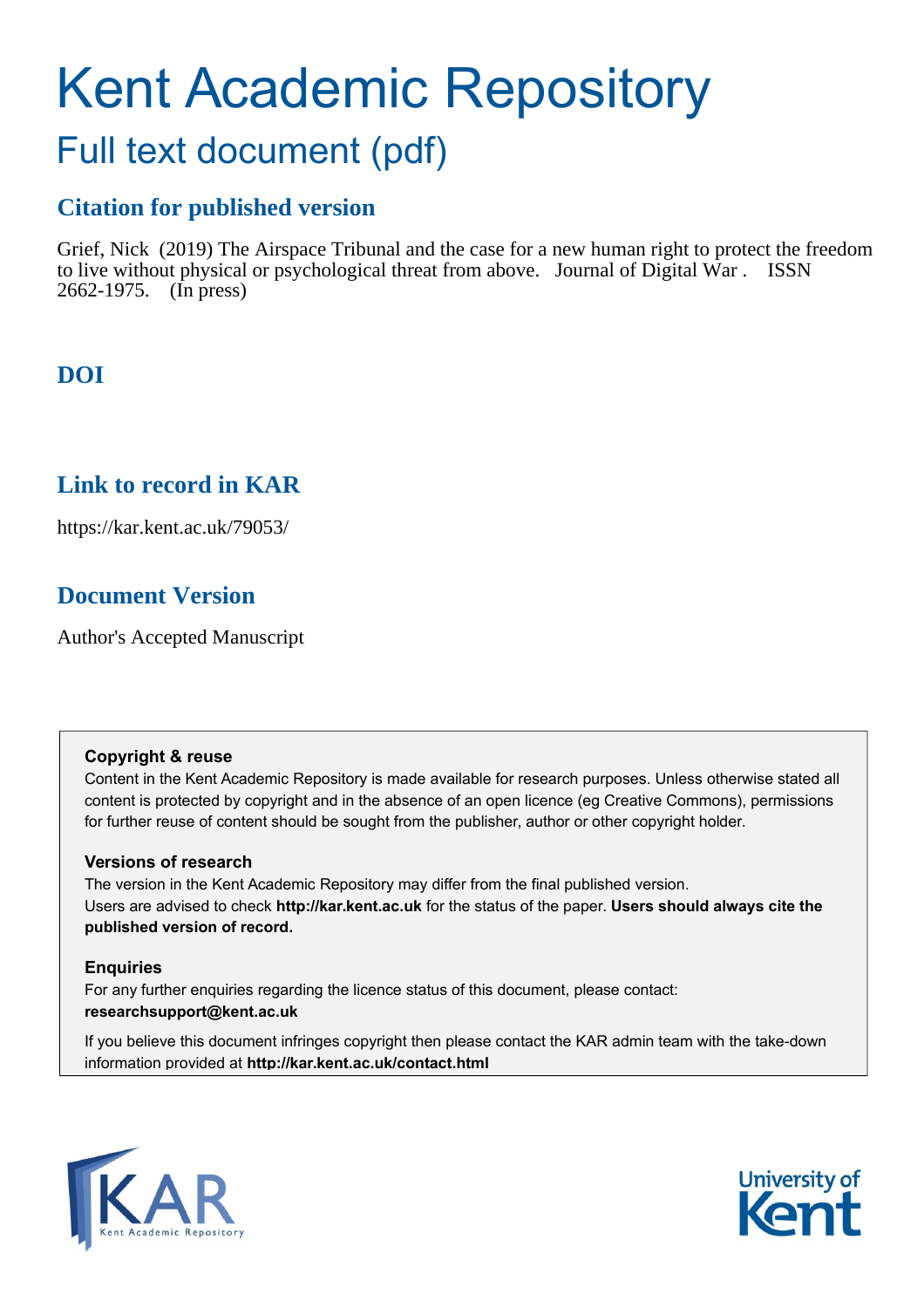#### **The Airspace Tribunal and the case for a new human right to protect the freedom to live without physical or psychological threat from above**

#### Nick Grief

A little over one hundred years ago, on 13 October 1919, the Convention Relating to the Regulation of Aerial Navigation was concluded in Paris. $<sup>1</sup>$  For the</sup> first time, an international treaty proclaimed the principle that every State has complete and exclusive sovereignty in the airspace above its land and sea territory.<sup>2</sup> That principle was subsequently confirmed and restated by the Chicago Convention on International Civil Aviation 1944.<sup>3</sup> Since then, questions such as where the boundary between airspace and outer space lies<sup>4</sup> and how far up a property owner's rights extend<sup>5</sup> have been keenly debated. However, it is not appropriate to think about airspace just in terms of sovereignty or property rights. We also need to be concerned about the wider human rights dimension, bearing in mind that every State must respect the human rights of every individual within its jurisdiction.<sup>6</sup> After the end of World War 2, the adoption of the Universal Declaration of Human Rights (UDHR)<sup>7</sup> and of regional instruments such as the European Convention on Human Rights (ECHR)<sup>8</sup> marked the inception of modern international human rights law<sup>9</sup> which restricts the exercise of State sovereignty. Arguably, however, the human rights proclaimed in these and other instruments, including the right to life, liberty and the security of

Professor of Law, Kent Law School and an Associate Tenant at Doughty Street Chambers.

 $<sup>1</sup>$  LNTS, vol 11, p 173.</sup>

<sup>&</sup>lt;sup>2</sup> Paris Convention, Art 1: 'The Contracting States recognise that every State has complete and exclusive sovereignty in the airspace above its territory and territorial waters.'

<sup>&</sup>lt;sup>3</sup> UNTS, vol 15, p 295. Art 1 of the Chicago Convention declares: 'The contracting States recognise that every State has complete and exclusive sovereignty over the airspace above its territory.' Art 2 provides: 'For the purposes of this Convention the territory of a State shall be deemed to be the land areas and territorial waters adjacent thereto under the sovereignty… of such State.' In the *Nicaragua* case, ICJ Reports 1986, p 14, at para 212, the International Court of Justice recognised that those provisions represent 'firmly established and longstanding tenets of customary international law'.

<sup>4</sup> Although there is no sovereignty in outer space and various approaches to delimitation have been proposed, the boundary between airspace and outer space has not yet been agreed. For practical purposes the upper limit of airspace is at least as high as an aircraft can fly.

<sup>5</sup> In *Bernstein v Skyviews Ltd* [1978] QB 479 at 488A, Griffiths J held that modern aviation necessitated 'restricting the rights of an owner in the airspace above his land to such height as is necessary for the ordinary use and enjoyment of his land and the structures upon it, and declaring that above that height he has no greater rights in the airspace than any other member of the public.'

<sup>&</sup>lt;sup>6</sup> See e.g. ECHR, Art 1: 'The High Contracting Parties shall secure to everyone within their jurisdiction the rights and freedoms defined in… this Convention.'

<sup>7</sup> UN General Assembly Resolution 217A (III), 10 December 1948.

 $8$  ETS No 5.

<sup>9</sup> Vaughan Lowe, *International Law* (Oxford: OUP, 2007), pp 11-12.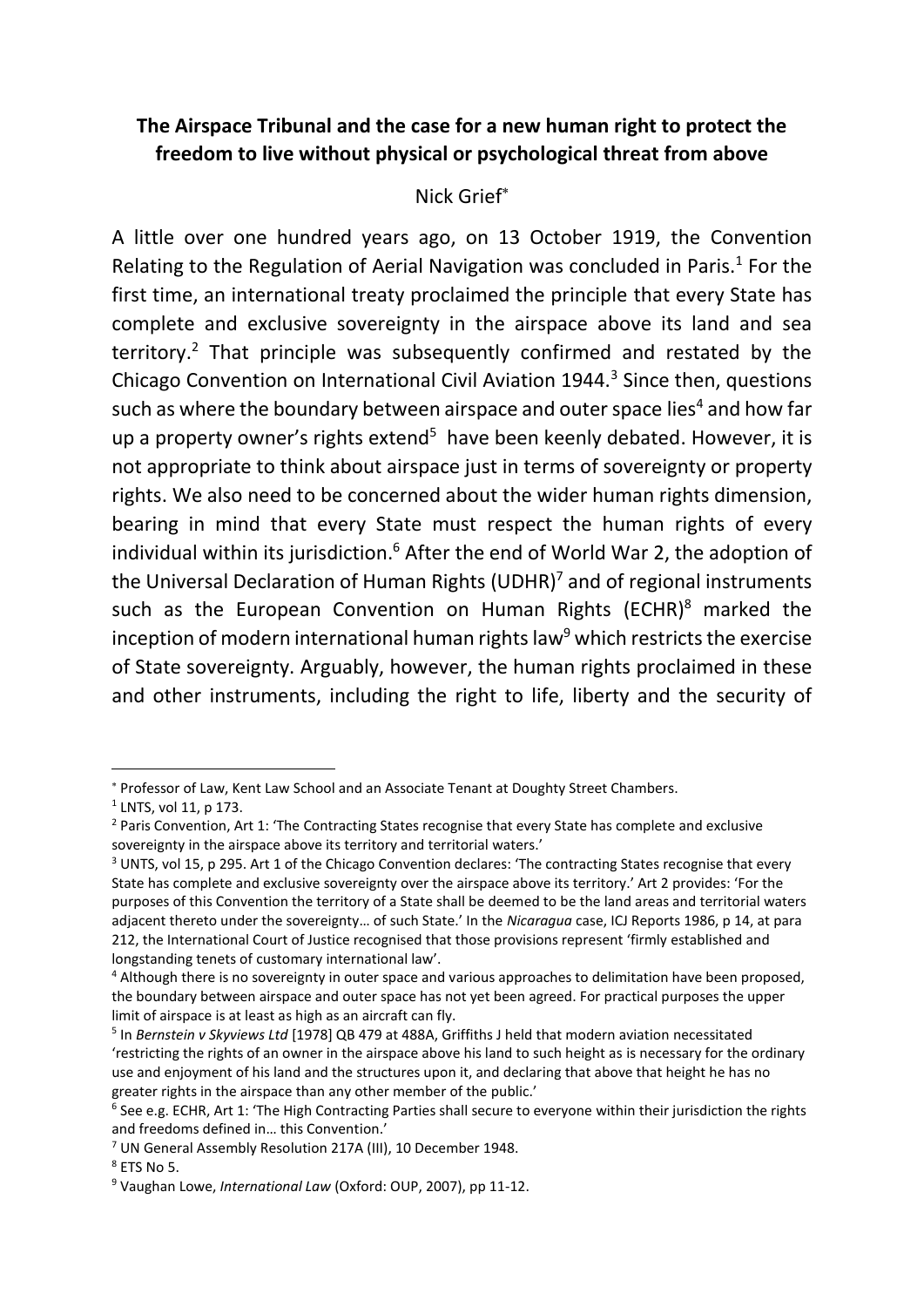person,<sup>10</sup> are no longer sufficient to protect people against threats experienced from or through airspace. Further action is needed to ensure effective agency and voice. Developments in technology such as artificial intelligence and machine learning to process big data collected via aerial surveillance, and increasing existential threats from nuclear weapons and environmental pollution, demand a radical and robust rights-based response befitting 'the inherent dignity… of all members of the human family', not forgetting the generations unborn.<sup>11</sup>

The purpose of the Airspace Tribunal, a people's tribunal, is to consider the case for and against the recognition of a new human right to protect the freedom to live without physical or psychological threat from above.<sup>12</sup> The inaugural hearing was held at Doughty Street Chambers, London in September 2018. There were eight speakers covering a wide range of expertise and lived experience.<sup>13</sup> Kirsty Brimelow QC<sup>14</sup> was Counsel to the Tribunal. Her role was to ask each speaker two or three probing questions leading into wider discussion involving our audience of invited experts and members of the public, who are the Airspace Tribunal's 'judges'.<sup>15</sup> The second hearing was in Sydney in October 2019.<sup>16</sup> Further hearings will take place around the world<sup>17</sup> so that we engage with different perspectives and voices. The hearings are being recorded and transcribed and the proceedings will form part of the drafting history of the proposed new human right.<sup>18</sup>

<sup>13</sup> [http://airspacetribunal.org/about/london-hearing/.](http://airspacetribunal.org/about/london-hearing/)

 $10$  UDHR, Art 3.

<sup>11</sup> In its advisory opinion on the *Legality of the Threat or Use of Nuclear Weapons*, ICJ Reports 1996, p 226, at para 29, the International Court of Justice recognised that 'the environment is not an abstraction but represents the living space, the quality of life and the very health of human beings, including generations unborn.'

<sup>&</sup>lt;sup>12</sup> The Airspace Tribunal was conceived by Nick Grief and Shona Illingworth and the rationale for this proposed new human right was outlined in an opinion piece published in the *European Human Rights Law Review* in June 2018. See Nick Grief, Shona Illingworth, Andrew Hoskins and Martin A Conway, 'The Airspace Tribunal: towards a new human right to protect the freedom to exist without a physical or psychological threat from above' [2018] *EHRLR*, Issue 3, pp 201-207.

<sup>&</sup>lt;sup>14</sup> Doughty Street Chambers and at that time Chair of the Bar Human Rights Committee.

<sup>&</sup>lt;sup>15</sup> Thus challenging the traditional state-centric view of how international law is created.

<sup>16</sup> [https://www.thebiganxiety.org/events/shona-illngworth/.](https://www.thebiganxiety.org/events/shona-illngworth/)

<sup>&</sup>lt;sup>17</sup> Including Copenhagen, Hiroshima, South Africa and Toronto.

<sup>&</sup>lt;sup>18</sup> The preparatory work of a treaty is an important supplementary means of interpretation. See Anthony Aust, *Modern Treaty Law and Practice* (Cambridge: CUP, 2000), p 197 and Art 32 of the Vienna Convention on the Law of Treaties 1969.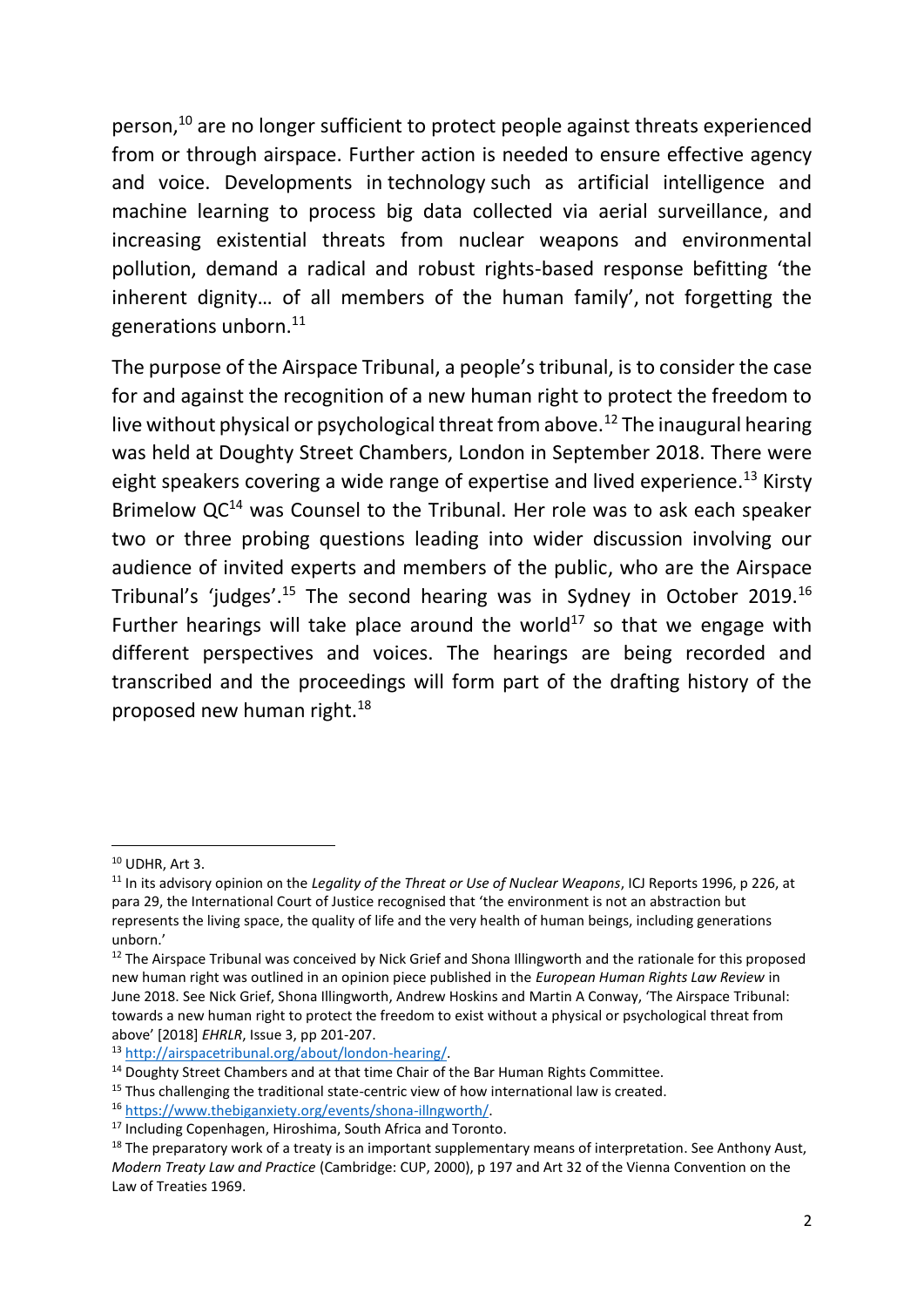At the London hearing, Conor Gearty<sup>19</sup> explained that human rights law is a creature of the success of civil society but warned against underestimating the opposition to deploying the language of rights in such a creative way:

'Where did the rights of persons with disabilities come from, if not starting life in a space like this? Where did the right to respect for indigenous people come from, if not from a space like this? And both have moved through events like this, social progress, affiliation by civil society activists, into the softest of soft law, [before] maturing into and taking shape as international, regional and domestic law… So the beauty of the subject is its flexibility. But it is also about struggle. We are battling against an entrenched version of what rights entail. There are good people who care about the death penalty and internment, and these are important issues. But their imagination does not go beyond that. People can be wellmeaning yet not have the imagination to see that the language can accommodate change.'

With that cautionary advice in mind, a particularly compelling argument in favour of recognising the proposed new human right is the psychological impact on civilians of threats experienced through airspace.

#### The psychological impact of airborne threats

Although more research on the psychological effects of weaponised drones is needed, there is evidence that drones cause civilians living in war zones to suffer 'anticipatory anxiety':

'One of the most salient psychological effects civilians describe is the pervasive sense of anticipatory apprehension of impending drone strikes (Amnesty International 2013). Drones may hover over targeted areas for hours as part of constant surveillance missions. Civilians describe feeling severely stressed, depressed, anxious, and being constantly reminded of deaths in prior strikes (Amnesty International 2013; Center for Civilians 2012).' 20

<sup>&</sup>lt;sup>19</sup> Professor of Human Rights Law, London School of Economics.

<sup>&</sup>lt;sup>20</sup> Christopher J Ferguson et al, 'Psychological Dimensions of Drone Warfare', Curr Psychol, September 2017: [http://christopherjferguson.com/Drones.pdf,](http://christopherjferguson.com/Drones.pdf) p xx.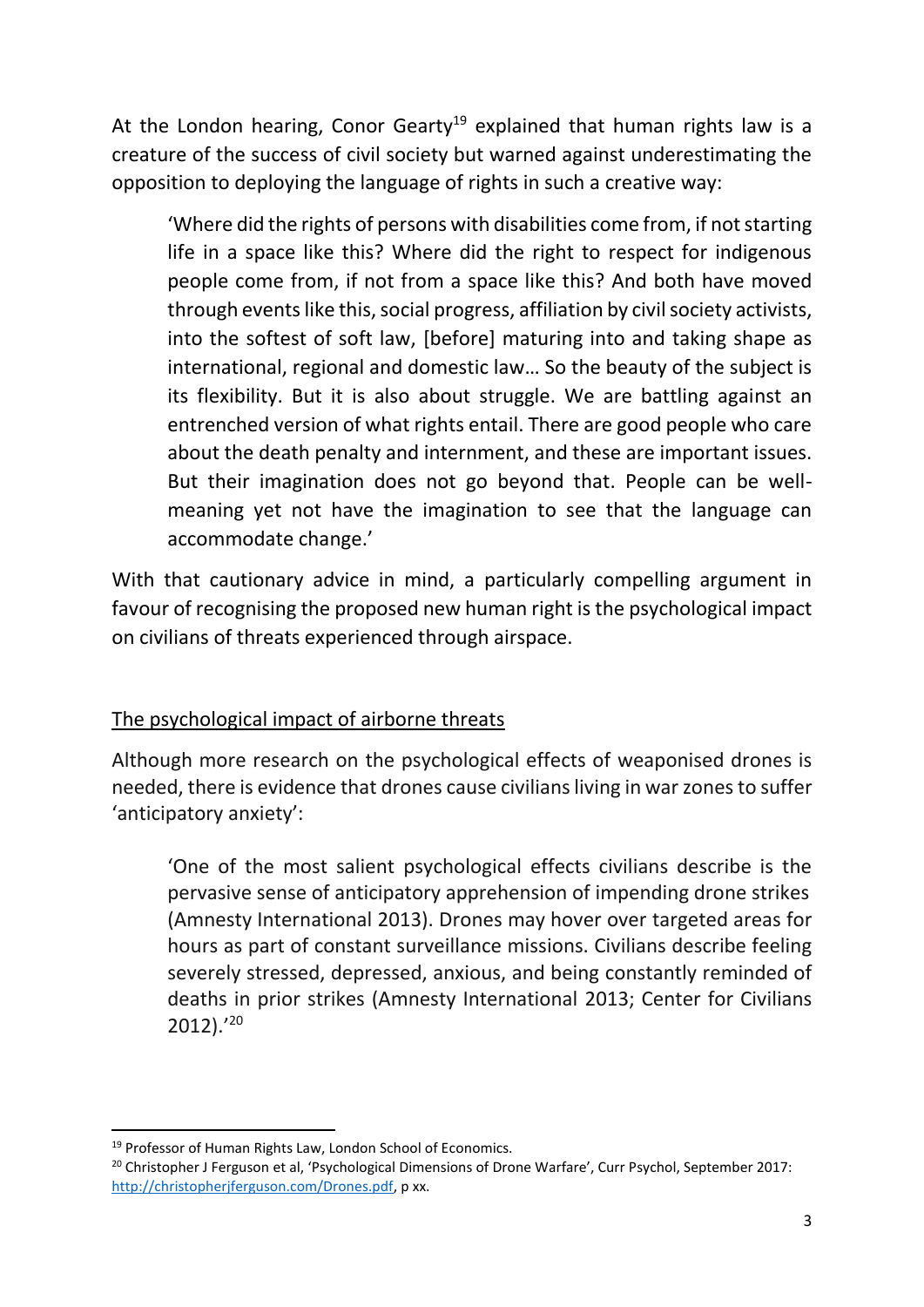Catherine Loveday<sup>21</sup> touched on this in her evidence at the London hearing. She began by explaining that when something really traumatic happens to us, it makes a very rapid imprint on the brain and creates a very powerful, long-lasting memory that is easily cued. For some memories, sound is an especially powerful cue. Turning from actual experience to imagined experience, Professor Loveday said that one of the things our memory system allows us to do is to project ahead - to anticipate what is going to come. The fact that we anticipate the future and inhabit that future space is very important for someone living with threat:

'If you're living with threat, it's not that you are simply thinking about something that might happen to you. The way that our memory system works means that we're almost experiencing that. So the ability to imagine forward and think forward uses the same systems in the brain as thinking backwards. We can very powerfully recall to mind something that's happened to us in the past, and we can do the same thing with the future. So traumatic memories are very powerful, but traumatic imaginings are also very powerful. People who are anticipating a fearful event or trauma of some kind, or violence of any kind, or any kind of threat, are not just idly picturing it; they are to some extent living that experience.'

Concluding her evidence, Professor Loveday explained that when a threat is unseen, its psychological effect is worse because the lack of control and the lack of predictability are higher: 'So an unseen threat is always going to have a more powerful effect.' She added that physically and physiologically, children are particularly vulnerable to this effect.

These points were graphically underlined at the Sydney hearing. Sara Mir, who had lived through the Iran-Iraq war as a child, and Majid Rabet, who experienced the same war as an adult, recalled what it had been like to live under the constant threat of aerial bombardment and how psychological trauma continues today as a result of the ongoing threat of war. They described how attack from above had caused greater anxiety because it was unexpected.

Sara: 'When I think about the war, the most horrifying part was the bombardment. The safest place in war is [supposedly] when you're sitting at home, when you're not up front in the war. The trauma [at home] is

1

<sup>&</sup>lt;sup>21</sup> Professor of Psychology, University of Westminster: a cognitive neuropsychologist and an expert on human memory.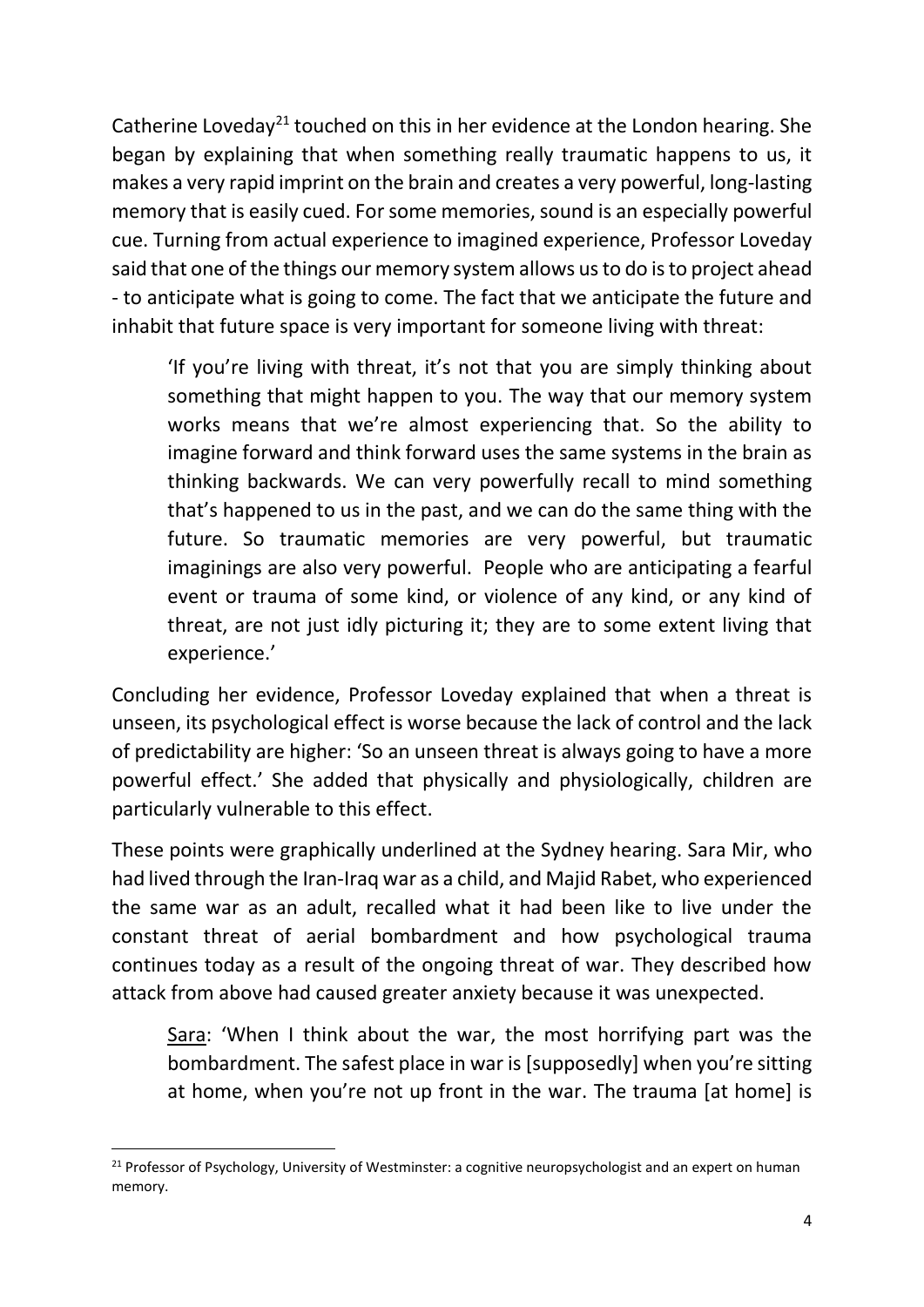much worse than if you're fighting and ready for trauma to happen. It has longer effects because you're just not ready for it.'

Majid: 'From a child's perspective, we can't wipe the memory clean. As long as that memory exists, they've got that trauma. That's the reality. For that reason, space [above us] is meant to be secure.'

Sara also described how contemporary threats against Iran trigger traumatic memories not only for those living in Iran but also for a diaspora who no longer live there.

#### A qualified right

1

The proposed human right to live without physical or psychological threat from above would be a qualified right, not an absolute one; so interference with its enjoyment would be allowed as long as the interference was prescribed by law and 'necessary in a democratic society' (i.e. proportionate) to achieve a legitimate aim such as public safety or the prevention of harm. At the London hearing, Zrinka Bralo's<sup>22</sup> recollection of her experiences during the Yugoslav wars underlined the importance of the right and its qualification. On the one hand, there had been

'the most terrifying experience of these jets flying above the city of Sarajevo [to enforce the UN no-fly zone] that was supposed to make us feel safe, but somehow it didn't… because it was a reminder of all the other dangers that were flying in.'

And on the other, there were the advantages of the satellite imagery which had located mass graves following the Srebrenica genocide:

'I experienced the siege of Sarajevo for the first 18 months, when I was working as a young journalist, working with international war correspondents. And the reason why my mind was racing is because this whole debate around satellites and imagery that we receive from satellites is really important for the war in Bosnia… It was a commercial satellite that captured the pictures of mass graves, after the genocide was committed in Srebrenica.'

 $22$  CEO of Migrants Organise, a national organisation providing a platform where refugees and migrants organise for power, dignity and justice.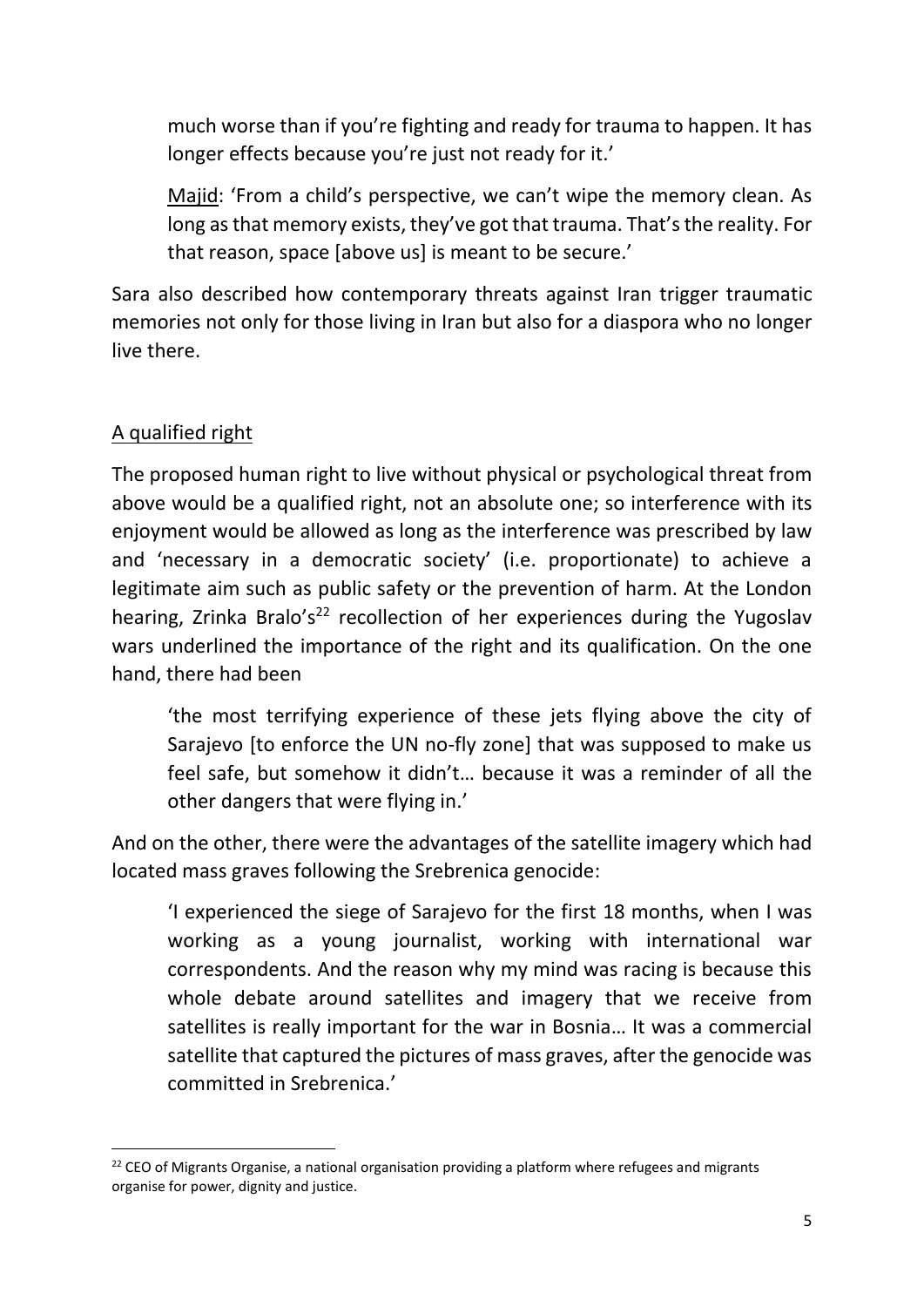Dr Melanie Klinkner<sup>23</sup> made a similar point in her evidence:

'In 1995 *The Guardian* ran a headline "Spy pictures 'show Bosnia massacre'". <sup>24</sup> Subsequently that information triggered investigations that led ultimately to the conviction of Radovan Karadžić and Ratko Mladić. And in Cambodia, Burundi, North Korea, similar pictures have emerged…'

For his part, Professor Kevin Bales CMG<sup>25</sup> explained how satellites are being used to detect slavery and other human rights abuses as well as environmental destruction.

#### Do we need the proposed human right?

There are two related aspects to this question: first, are not existing human rights adequate to ensure the protection we are seeking; and secondly, is the proposed right framed correctly?

As we argued in our EHRLR article, although it might be contended that what we are advocating – a right protecting the freedom to live without physical or psychological threat from above - is already covered by existing rights such as the right to respect for private life, there are compelling reasons for specifically recognising this proposed new right. There is precedent for human rights which were once subsumed within broader rights or freedoms becoming specifically identified and explicitly protected as thinking or technology evolves. The right to the protection of personal data,<sup>26</sup> carved out of the right to respect for private life, is a good example of human rights evolving in step with advances in technology, not inhibiting such advances. Similarly, the proposed right to be free to look up and not feel threatened would be a timely response to the invasion and erosion of personal autonomy to which people today are consciously or unconsciously exposed as a result of technological developments. This was emphasised at the London hearing, where Andrew Hoskins<sup>27</sup> observed how 'our daily interactions on and with digital devices and networks have produced an excess of data which can be exploited for the purposes of surveillance, policing

**<sup>.</sup>** <sup>23</sup> Department of Law, Bournemouth University.

<sup>&</sup>lt;sup>24</sup> The Guardian, 11 August 1995[: https://www.theguardian.com/world/1995/aug/11/warcrimes.marktran.](https://www.theguardian.com/world/1995/aug/11/warcrimes.marktran)

<sup>&</sup>lt;sup>25</sup> Professor of Contemporary Slavery, University of Nottingham: a leading authority on the relationship between slavery, globalisation and environmental destruction.

<sup>&</sup>lt;sup>26</sup> Art 8(1) of the Charter of Fundamental Rights of the European Union, [2010] OJ C 83/389.

<sup>&</sup>lt;sup>27</sup> Media Sociologist and Interdisciplinary Research Professor of Global Security, University of Glasgow.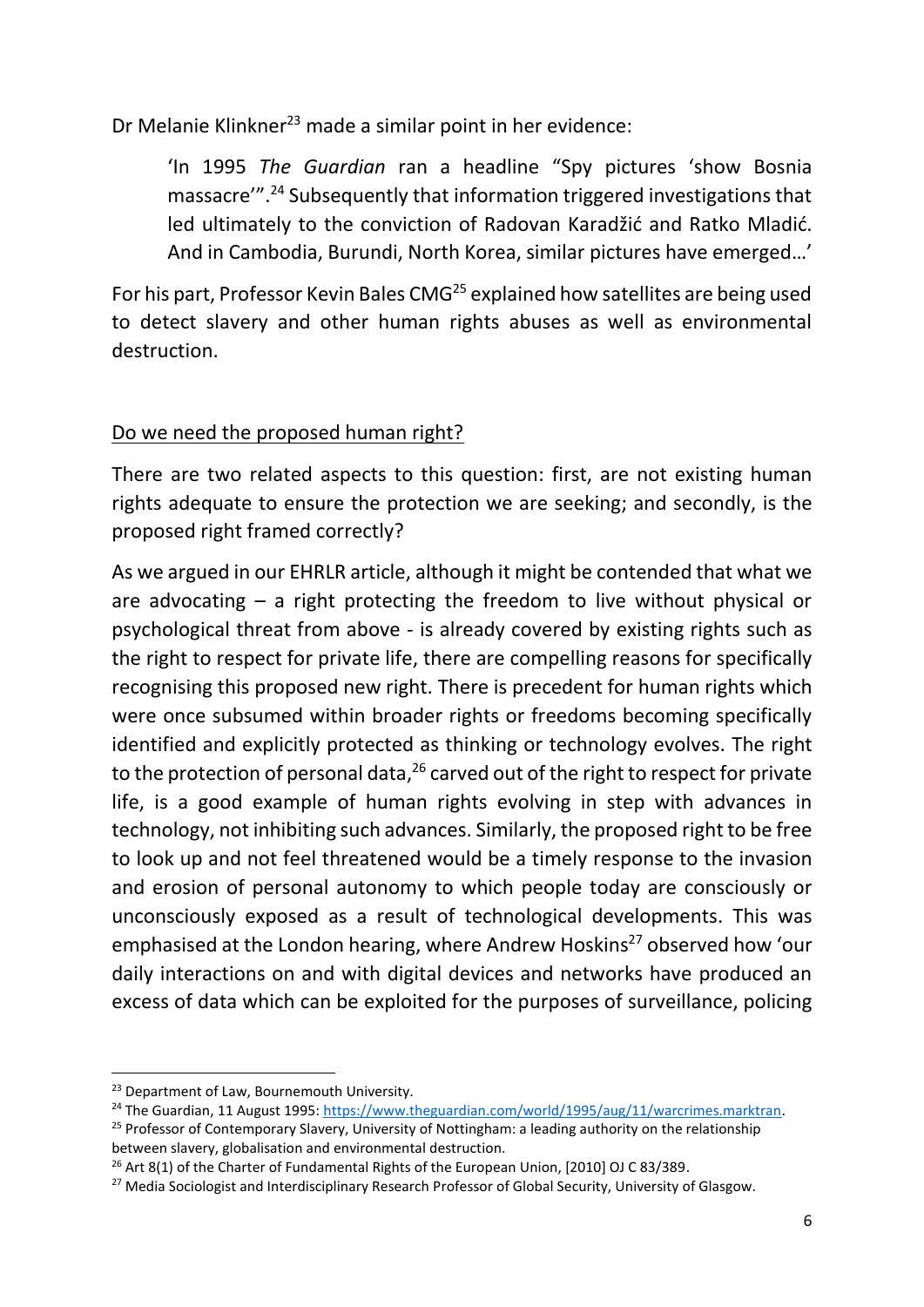and warfare' and William Merrin<sup>28</sup> warned that we are facing 'data totalitarianism'.

More fundamentally still, there is something very special about having the freedom to look up at the sky without feeling threatened. Relationships with the sky run deep across cultures, spaces and time. The sky can teach us about the cosmos and how the universe functions. <sup>29</sup> It teaches us perspective. The quotation attributed to Leonardo da Vinci, 'once you have tasted the taste of sky, you will forever look up',<sup>30</sup> may have been intended to express his fascination with flight but it also captures something vital and life-enhancing about our relationship with the sky. That relationship is all too easily and permanently scarred, however. Addressing the International Court of Justice (ICJ) in March 2016, the Marshall Islands' Co-Agent Tony deBrum recalled how, as a boy, he had seen children playing in the radioactive dust that fell from the sky after a US thermonuclear bomb test there in 1954:<sup>31</sup>

'within five hours of the explosion, it began to rain radioactive fallout on Rongelap. Within hours the atoll was covered with a fine, white, powdered-like substance. No one knew it was radioactive fallout. The children thought it was snow…'<sup>32</sup>

In terms of its framing, the proposed right arguably strikes an appropriate balance between generality and specificity. As Conor Gearty explained at the London hearing, it is important to get that balance right:

'the more specific you get, the more [a right] resembles legislation. The more it resembles legislation, the more it's specific to the moment. The beauty of the language of human rights is that it's at a sufficient level of generality to be able to move with the times. It creates a momentum for control, which can then be built on… So we can create a momentum for change without necessarily, in singular acts, achieving change. And

<sup>1</sup> <sup>28</sup> Senior Lecturer in Media Studies in the Department of Political and Cultural Studies at Swansea University.  $29$  Kirsten Banks, 'Aboriginal astronomy can teach us about the link between the sky and the land', The Guardian, 21 May 2018: [https://www.theguardian.com/commentisfree/2018/may/21/aboriginal-astronomy](https://www.theguardian.com/commentisfree/2018/may/21/aboriginal-astronomy-can-teach-us-about-the-link-between-sky-and-land)[can-teach-us-about-the-link-between-sky-and-land.](https://www.theguardian.com/commentisfree/2018/may/21/aboriginal-astronomy-can-teach-us-about-the-link-between-sky-and-land) 

<sup>&</sup>lt;sup>30</sup> 'Leonardo on Painting: An Anthology of Writings by Leonardo da Vinci with a Selection of Documents Relating to his Career', ed Martin Kemp (Yale University Press, 2001).

<sup>&</sup>lt;sup>31</sup> 67 nuclear weapons were detonated in the Marshall Islands between 1946 and 1958 while the Islands were administered by the US under UN trusteeship.

<sup>32</sup> *Marshall Islands v Pakistan*, 8 March 2016, opening statement by Tony deBrum, para 2: [https://www.icj](https://www.icj-cij.org/files/case-related/159/159-20160308-ORA-01-00-BI.pdf)[cij.org/files/case-related/159/159-20160308-ORA-01-00-BI.pdf.](https://www.icj-cij.org/files/case-related/159/159-20160308-ORA-01-00-BI.pdf)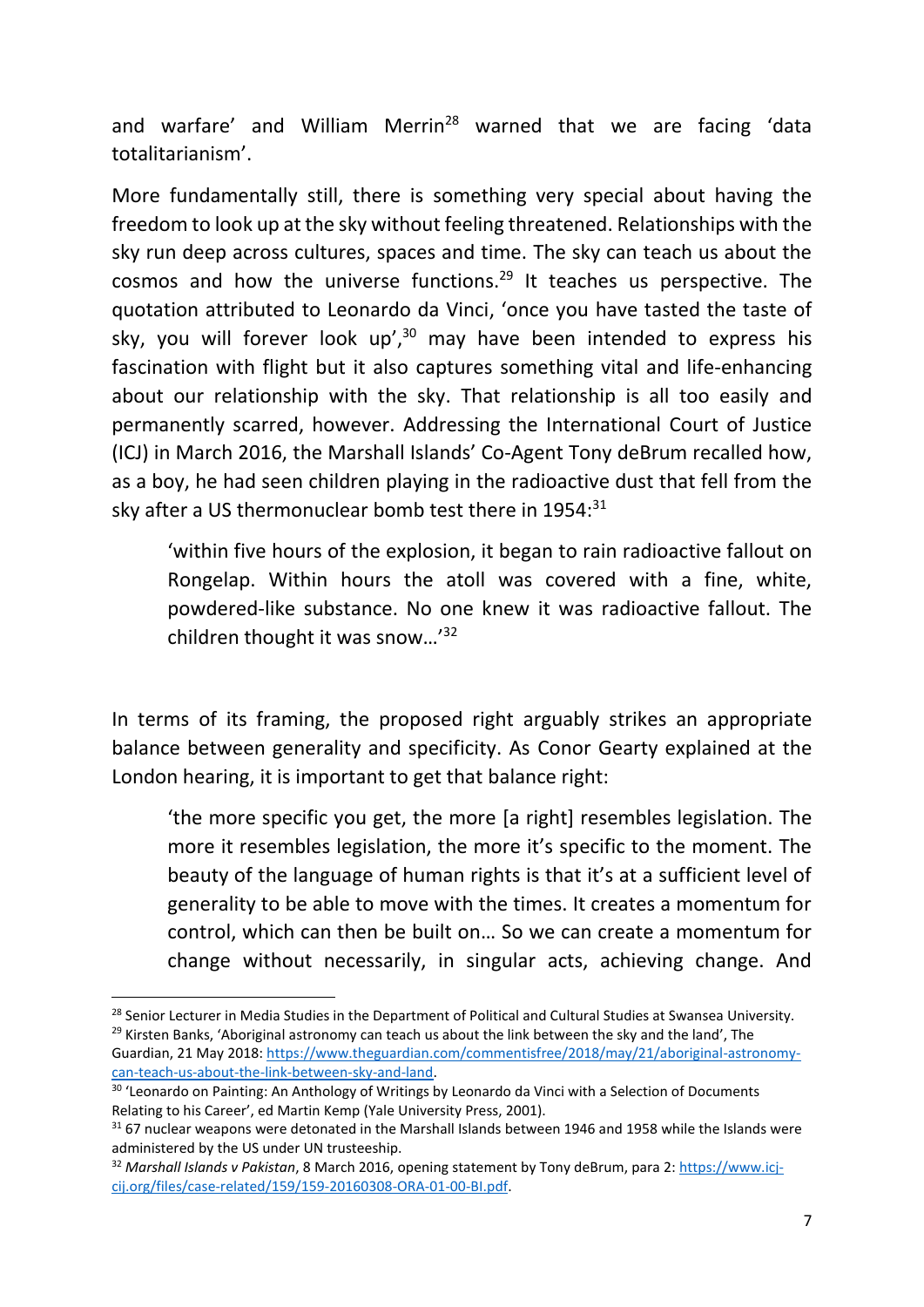human rights has that capacity, as long as it stays general. The more general we can get, the more we can capture concerns in a fresh way and the more likely it is to be successful.'

A specific right to protect the freedom to live without physical or psychological threat from above would still be general enough to be able to move with the times and capture concerns in a fresh way. Furthermore, if the freedom to look up and not feel threatened were recognised in International Human Rights Law (IHRL), this would enhance protection under International Humanitarian Law (IHL) and could help to make the latter more effective.<sup>33</sup> It is important to emphasise that in proposing this new human right we are not advocating a pacifist position or denying the right to use armed force in accordance with the UN Charter<sup>34</sup>

#### How would the proposed human right strengthen International Humanitarian Law?

One consequence of recognising the proposed human right would be that in armed conflict more weight would have to be given to psychological harm caused by aerial or airborne threats. This is because of 'systemic integration', a principle of interpretation enshrined in Article 31(3)(c) of the Vienna Convention on the Law of Treaties 1969.<sup>35</sup> As Vito Todeschini explains, 'International bodies have constantly employed this principle to connect IHL and human rights law rules.' 36

The ICJ has recognised that the protection offered by IHRL and that offered by IHL may co-exist in situations of armed conflict. In its judgment in *Armed Activities on the Territory of the Congo*, <sup>37</sup> with reference to its advisory opinion

 $\overline{a}$ 

<sup>&</sup>lt;sup>33</sup> IHL is 'a set of rules that seek to limit the effects of armed conflict [and which] protects people who are not or are no longer participating in hostilities and restricts the means and methods of warfare.' See International Committee of the Red Cross, 'War & Law': [https://www.icrc.org/en/war-and-law.](https://www.icrc.org/en/war-and-law)

<sup>&</sup>lt;sup>34</sup> With the authority of the UN Security Council or in exercise of the inherent right of self-defence.

 $35$  Art 31(3)(c) provides that when interpreting a treaty, [t]here shall be taken into account [...] any relevant rules of international law applicable in the relations between the parties'.

<sup>&</sup>lt;sup>36</sup> Vito Todeschini, 'The Relationship between International Humanitarian Law and Human Rights Law in the African Commission's General Comment on the Right to Life', EJIL: *Talk!*, June 7 2016:

[https://www.ejiltalk.org/the-relationship-between-international-humanitarian-law-and-human-rights-law-in](https://www.ejiltalk.org/the-relationship-between-international-humanitarian-law-and-human-rights-law-in-the-african-commissions-general-comment-on-the-right-to-life/)[the-african-commissions-general-comment-on-the-right-to-life/](https://www.ejiltalk.org/the-relationship-between-international-humanitarian-law-and-human-rights-law-in-the-african-commissions-general-comment-on-the-right-to-life/)

<sup>37</sup> *Democratic Republic of the Congo (DRC) v Uganda*, ICJ Reports 2005, p 168.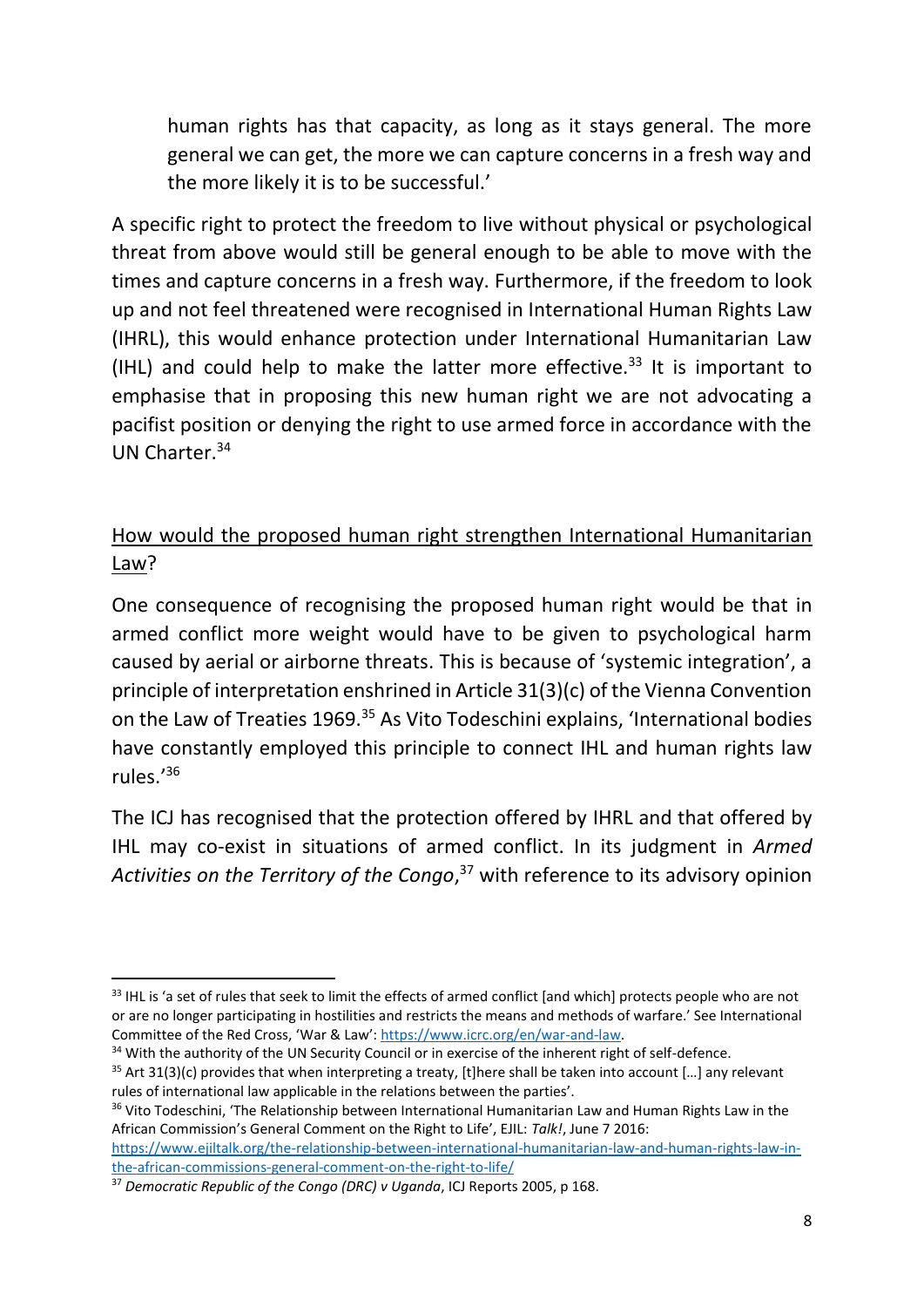on *The Legal Consequences of the Construction of a Wall in the Occupied Palestinian Territory,<sup>38</sup>* the Court observed:

'the protection offered by human rights conventions does not cease in case of armed conflict, save through the effect of provisions for derogation of the kind to be found in Article 4 of the International Covenant on Civil and Political Rights. As regards the relationship between international humanitarian law and human rights law, there are thus three possible situations: some rights may be exclusively matters of international humanitarian law; others may be exclusively matters of human rights law; yet others may be matters of both these branches of international law'. 39

In the light of ICJ case law, the European Court of Human Rights has noted that 'even in situations of international armed conflict, the safeguards under the [European] Convention continue to apply, albeit interpreted against the background of the provisions of international humanitarian law'. <sup>40</sup> Since the principle of systemic integration requires rules of IHRL to be interpreted with reference to rules of IHL, the converse must also be true: IHL rules should be interpreted in the light of IHRL.

For an example of how, through systemic integration, the proposed human right could strengthen protection under IHL, let us take Article 51(2) of Protocol I of 1977 Additional to the Geneva Conventions of 1949 and relating to the Protection of Victims of International Armed Conflicts ('Additional Protocol I').<sup>41</sup> This prohibits

'Acts or threats of violence the primary purpose of which is to spread terror among the civilian population'. 42

As the International Criminal Tribunal for the Former Yugoslavia recognised,

'The object and purpose of Article 51(2) of Additional Protocol I is to confirm both the customary rule that civilians must enjoy general

 $\overline{a}$ 

<sup>38</sup> ICJ Reports 2004, p 136, at p 178, para 106.

<sup>39</sup> *Democratic Republic of the Congo (DRC) v Uganda*, above, para 216.

<sup>40</sup> Application No 29750/09, *Hassan v United Kingdom*, Grand Chamber, 16 September 2014, para 104.

<sup>41</sup> UNTS, vol 1125, 1-17512. Additional Protocol I entered into force on 7 December 1978.

 $42$  There is an identical prohibition in Article 13(2) of Additional Protocol II relating to the Protection of Victims of Non-International Armed Conflicts. IHL thus 'prohibits acts of terror in both international and noninternational armed conflict, irrespective of whether they are committed by State or non-State parties'. See

Pfanner, T., 'Scope of Application, Perpetrators of Terror, and International Humanitarian Law', in: Fernández-Sánchez (Ed.), International Legal Dimensions of Terrorism (Martinus Nijhoff, 2009), p 289.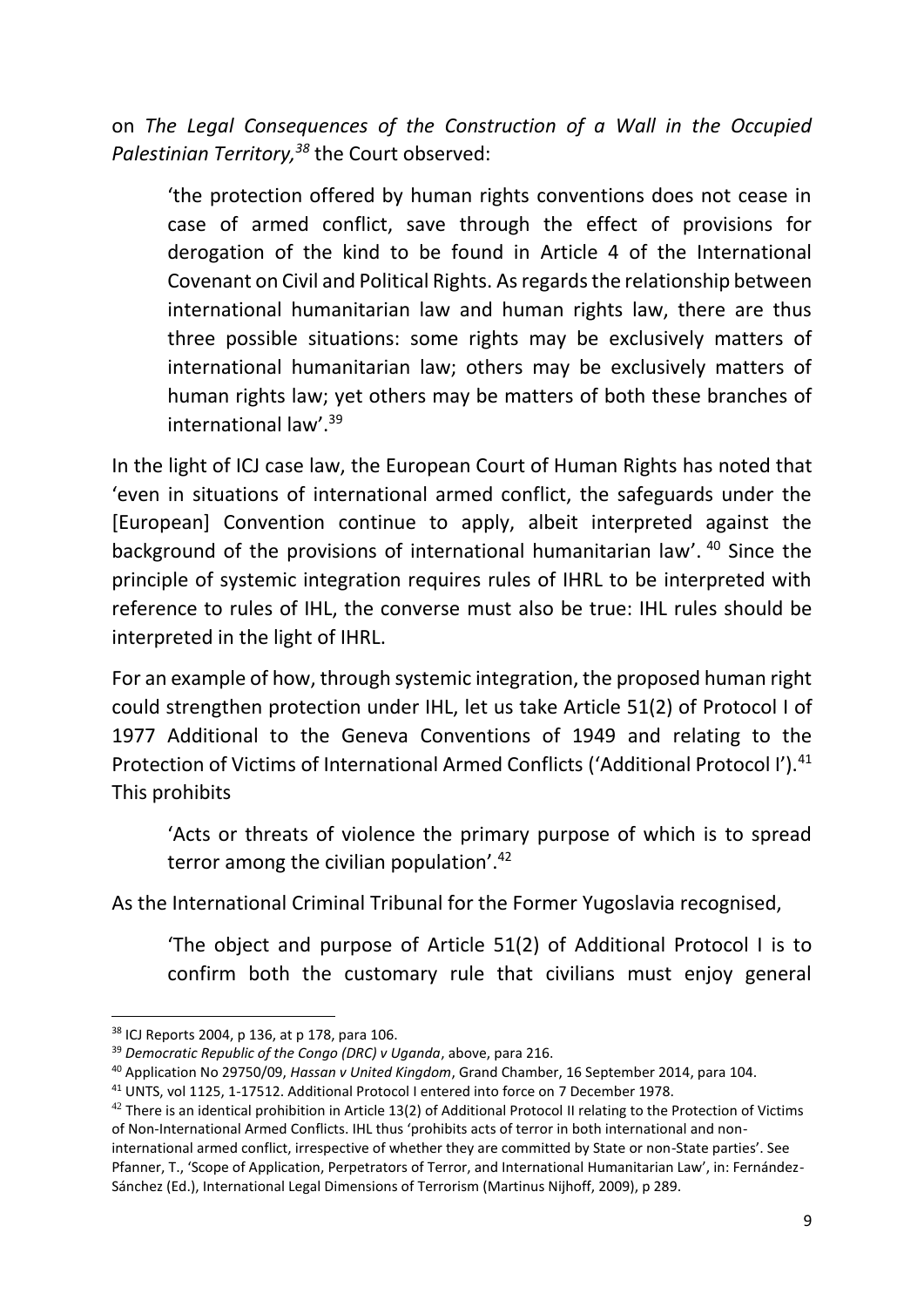protection against the danger arising from hostilities and the customary prohibition against attacking civilians. The prohibition of acts or threats of violence [stems] from the unconditional obligation not to target civilians for any reason, even military necessity. $43$ 

However, the drafting history of Article 51(2) shows that the prohibition of acts or threats of violence which have the primary object of spreading terror applies only to

'intentional conduct specifically directed toward the spreading of terror and excludes terror which was not intended by a belligerent and terror that is merely an incidental effect of acts of warfare which have another primary object and are in all other respects lawful.' 44

The proposed new human right would help to close that gap by providing legal protection against unintended or incidental terror which for civilians on the ground is surely just as damaging as intended terror. The rules of IHL designed to protect civilians, including the rule of proportionality prohibiting attacks expected to cause excessive incidental injury to civilians (i.e. incidental injury that would be excessive compared to the anticipated military advantage), 45 would have to be interpreted with reference to the right to live without physical or psychological threat from above.

A recent Chatham House research paper<sup>46</sup> concluded that while there is no reason in principle to exclude mental harm from that proportionality assessment, the majority of State practice examined by the paper's author did not take mental harm into account.<sup>47</sup> It was unclear whether that was 'because states do not consider that they are legally obliged to do so, or because of the practical challenges… of identifying and quantifying the mental harm expected from a particular attack'.<sup>48</sup> Regarding the latter, the paper noted that 'Civilians are frequently exposed to hostilities for prolonged periods, making it difficult to determine whether a particular attack is likely to cause mental harm';<sup>49</sup> and that

 $\overline{a}$ 

<sup>43</sup> *Prosecutor v Stanislav Galić*, ITCY Appeals Chamber, IT-98-29-A, 30 November 2006, para 103: [http://www.icty.org/x/cases/galic/acjug/en/gal-acjud061130.pdf.](http://www.icty.org/x/cases/galic/acjug/en/gal-acjud061130.pdf)

<sup>44</sup> Ibid, citing the Official Records of the Diplomatic Conference on the Reaffirmation and Development of International Humanitarian Law Applicable in Armed Conflicts, Geneva (1974-1977) Vol XV, p 274.

<sup>&</sup>lt;sup>45</sup> See Art 51(5)(b) of Additional Protocol 1 and Art 8(2)(b)(iv) of the Rome Statute of the International Criminal Court.

<sup>46</sup> Emanuela-Chiara Gillard, 'Proportionality in the Conduct of Hostilities: The Incidental Harm Side of the Assessment', Chatham House, The Royal Institute of International Affairs, December 2018.

<sup>47</sup> Ibid, para 115.

 $48$  Ibid.

 $49$  Ibid, para 112.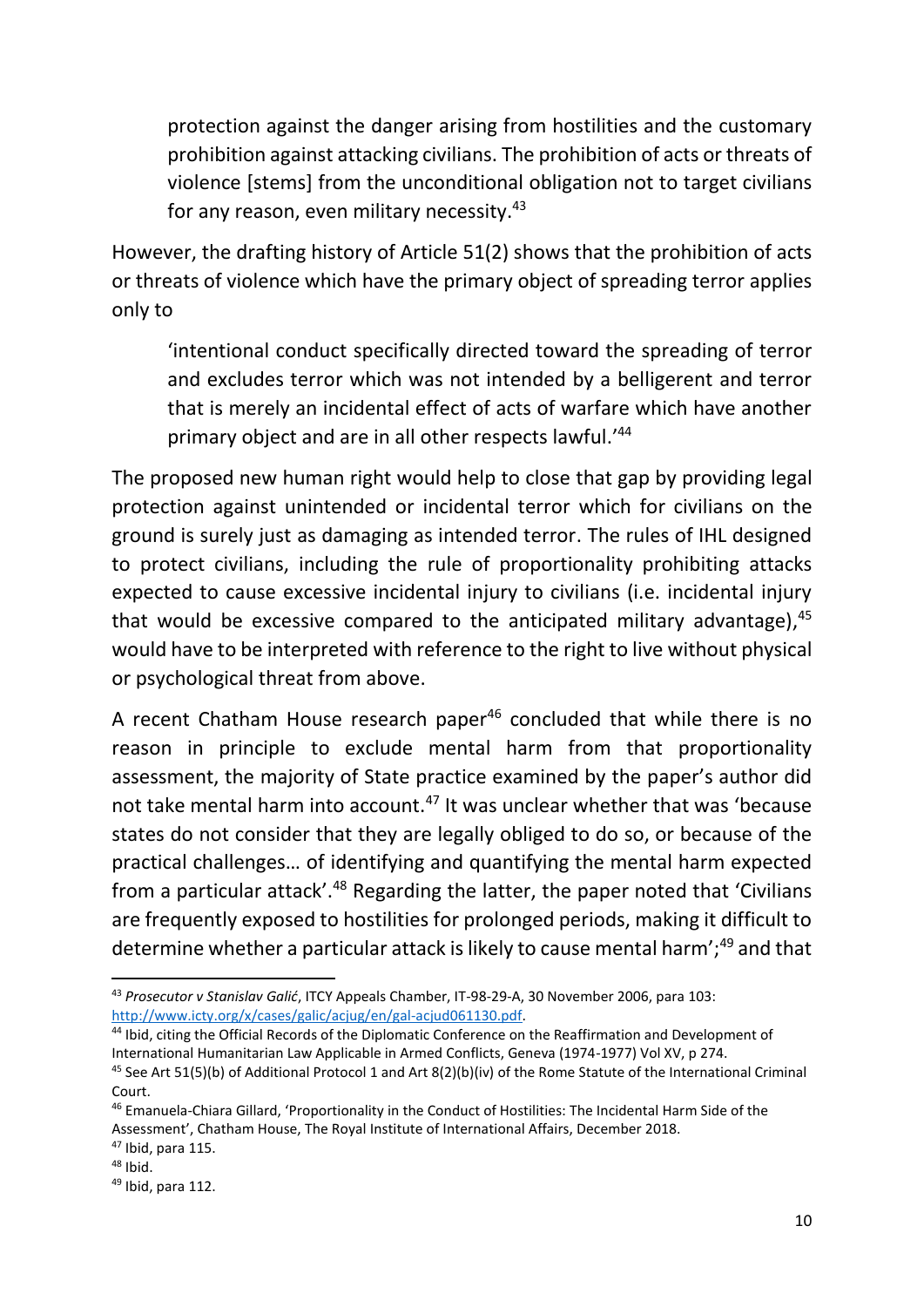'the occurrence of mental harm is more subjective than that of physical harm [which] makes it more difficult to foresee', the effects on mental health of exposure to an attack being 'likely to vary significantly, both among individuals and also depending on the context of where an attack occurs'.<sup>50</sup>

The need to think more about 'harm over time' was emphasised by Professor Andrew Byrnes,<sup>51</sup> Counsel to the Airspace Tribunal in Sydney, after we had heard what it was like to live under the constant threat of aerial bombardment during the Iran-Iraq war and how psychological trauma experienced then continues today because of the ongoing threat of war. By removing any doubt that mental harm must be taken into account as part of the proportionality assessment required by IHL, recognition of the proposed human right could well lead to better understanding of the mental health effects of attacks and incentivise belligerents to develop more appropriate 'collateral-damage estimation methodologies'.<sup>52</sup>

#### How should the proposed new human right be created?

The right could be recognised by the courts through a dynamic extension of existing rights (e.g. life, liberty and security, privacy). However, in the interests of certainty and legitimacy it would be better to create a specific right through the normal international and domestic political processes. In the third of his 2019 Reith Lectures, former UK Supreme Court Justice Jonathan Sumption criticised the 'mission creep' brought about by what he described as the European Court of Human Rights' tendency to develop the European Convention on Human Rights 'by a process of extrapolation or analogy so as to reflect its own view of what additional rights a modern democracy ought to have'. <sup>53</sup> He continued:

'Many people will feel that some, at least, of the additional rights invented by the Strasbourg Court ought to exist. I think so myself. But the real question is whether the decision to create them ought to be made by

[http://downloads.bbc.co.uk/radio4/reith2019/Reith\\_2019\\_Sumption\\_lecture\\_3.pdf.](http://downloads.bbc.co.uk/radio4/reith2019/Reith_2019_Sumption_lecture_3.pdf)

1

 $50$  lbid, para 113. The paper's author is less accepting of concerns about the difficulties of quantifying mental harm, i.e. assigning a weight to its occurrence, ibid, para 114.

<sup>51</sup> Professor of International law, University of New South Wales; former Chair of the Australian Human Rights Centre and rapporteur of the International Law Association's Committee on International Human Rights Law. <sup>52</sup> Gillard, above, para 116.

<sup>&</sup>lt;sup>53</sup> From The Reith Lectures 2019: 'Law and the Decline of Politics', Jonathan Sumption, Lecture 3: 'Human Rights and Wrongs', 4 June 2019: